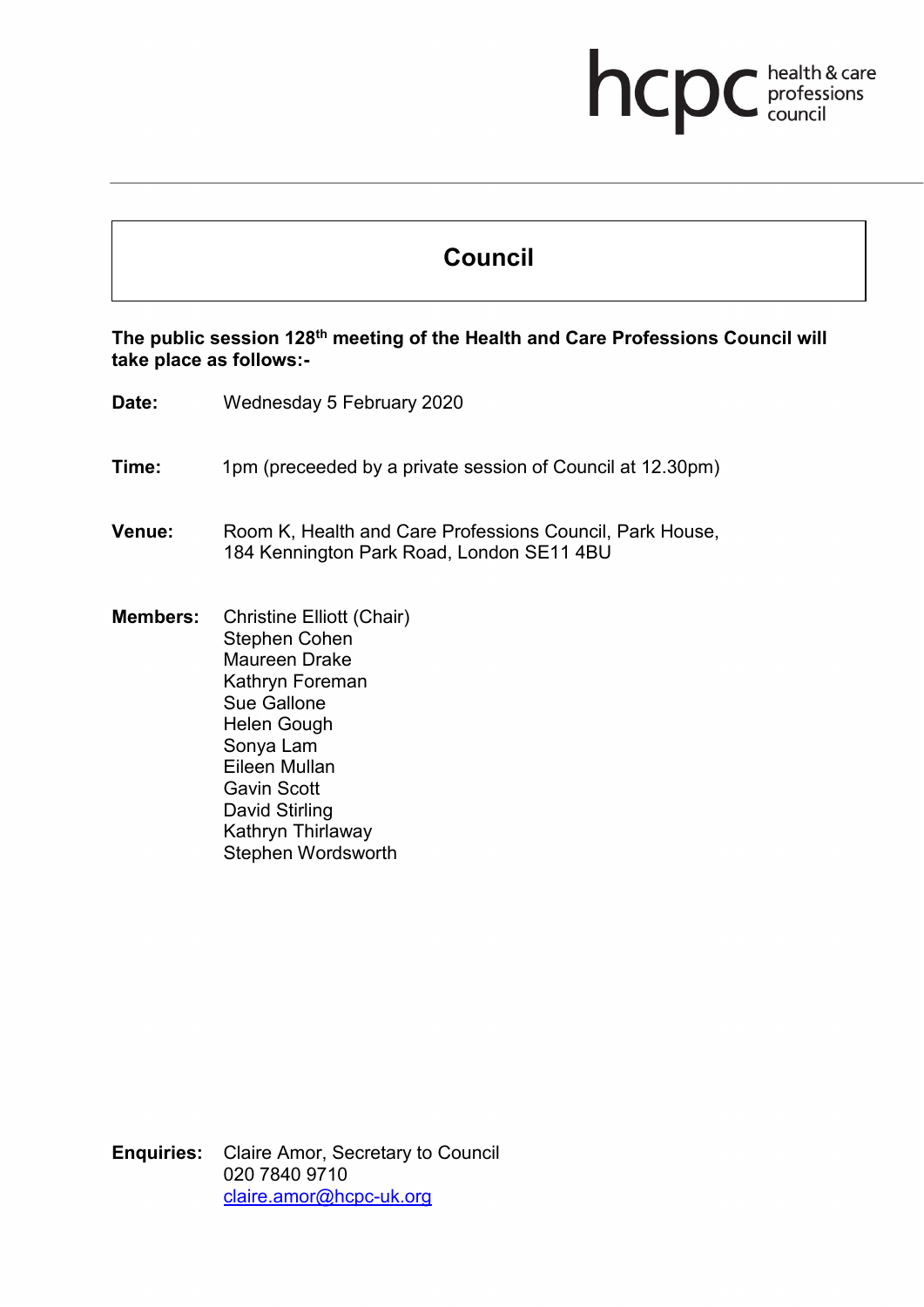## Public Agenda

| 1.              | <b>Chair's welcome and introduction</b>                                                                                                              |                                                          | verbal      |
|-----------------|------------------------------------------------------------------------------------------------------------------------------------------------------|----------------------------------------------------------|-------------|
| 2.              | <b>Apologies for absence</b>                                                                                                                         |                                                          | verbal      |
| 3.              | <b>Approval of agenda</b>                                                                                                                            |                                                          | verbal      |
| 4.              | <b>Declaration of Members' interests</b>                                                                                                             |                                                          | verbal      |
| 5.              | For approval<br>Claire Amor - Secretary to Council                                                                                                   | <b>Minutes of the Council meeting of 4 December 2019</b> | enclosure 1 |
| 6.              | <b>Matters arising</b><br>To note<br>Claire Amor - Secretary to Council                                                                              |                                                          | enclosure 2 |
|                 |                                                                                                                                                      | <b>Standing items</b>                                    |             |
| 7.              | Chair's report<br>To note<br><b>Christine Elliott - Chair</b>                                                                                        |                                                          | enclosure 3 |
| 8.              | Items from John Barwick - Interim Chief Executive:                                                                                                   |                                                          |             |
|                 | i)<br>For approval                                                                                                                                   | Corporate plan January - July 2020                       | enclosure 4 |
|                 | ii)<br>For discussion                                                                                                                                | Change plan progress update                              | enclosure 5 |
|                 |                                                                                                                                                      | Items for discussion / approval                          |             |
| 9.              | <b>Fitness to Practise reporting dashboard</b><br>For discussion<br>Gordon Dixon - Interim Director of Business Improvement                          |                                                          | enclosure 6 |
| 10 <sub>1</sub> | enclosure 7<br><b>Finance update</b><br>For discussion<br>Tian Tian - Director of Finance<br>Gordon Dixon - Interim Director of Business Improvement |                                                          |             |
| 11.             | <b>Audit Committee workshop summary</b><br>verbal<br>For information<br>Sue Gallone – Chair of the Audit Committee                                   |                                                          |             |
|                 |                                                                                                                                                      | To note                                                  |             |
| 12.             | Any other business                                                                                                                                   |                                                          | verbal      |

Previously notified and agreed by the Chair